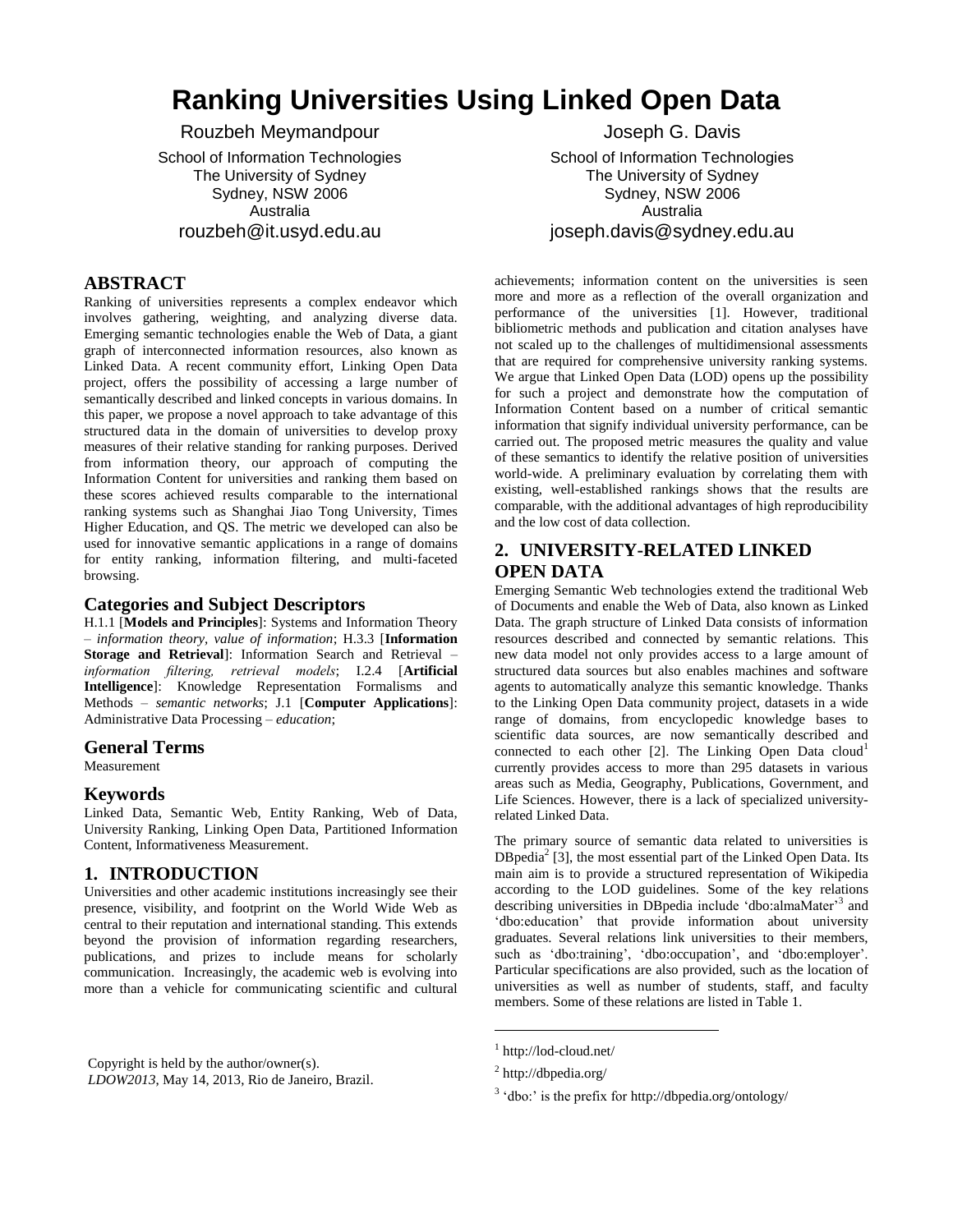

**Figure 1. A small portion of Linked Open Data graph regarding The University of Sydney**

<span id="page-1-1"></span><span id="page-1-0"></span>

| Table 1. Facts provided by DBpedia related to universities <sup>a</sup> |  |  |  |  |  |
|-------------------------------------------------------------------------|--|--|--|--|--|
|-------------------------------------------------------------------------|--|--|--|--|--|

| dbo: affiliation (in) | dbo:numberOfPostgraduateStudents (out)  |
|-----------------------|-----------------------------------------|
| dbo:almaMater (in)    | dbo:numberOfStudents (out)              |
| dbo:campus (out)      | dbo:numberOfUndergraduateStudents (out) |
| dbo:chancellor (out)  | dbo:occupation (in)                     |
| dbo:city (out)        | dbo:president (out)                     |
| dbo:collectine(in)    | dbo:publisher (in)                      |
| dbo: dean (out)       | dbo:staff (out)                         |
| dbo:education (in)    | dbo:team (in)                           |
| dbo:employer (in)     | dbo:training (in)                       |
| dbo:facultySize (out) | dbo:viceChancellor (out)                |
| dbo:head (out)        |                                         |

The direction of each relation is expressed inside parentheses (in/out).

In addition to the relations characterizing universities, DBpedia offers massive amount of valuable semantics on university professors and researchers. These nodes are mainly linked through 'dbo:almaMater', 'dbo:education', 'dbo:employer', and 'dbo:almaMater', 'dbo:education', 'dbo:employer', and 'dbo:training' relations to universities. Details available regarding university alumni and faculty members include their awards and prizes, doctoral students, notable work, and other key contributions (se[e Figure 1](#page-1-1) and [Table 2\)](#page-1-2).

This semantic knowledge extracted from Linked Data can be employed as indicators for estimating the relative standing of world universities. By extracting and analyzing these facts, our ranking methodology is designed to rate and rank universities based on the Information Content of the semantic data.

#### <span id="page-1-2"></span>**Table 2. Facts provided by DBpedia related to alumni and university researchers**

| dbo:author (out)             | dbo:field (out)             |
|------------------------------|-----------------------------|
| dbo: award (out)             | dbo:influenced (in/out)     |
| dbo: designer (out)          | dbo:keyPerson (in)          |
| dbo:developer (out)          | dbo:knownFor (out)          |
| dbo:doctoralAdvisor (in/out) | dbo:notableStudent (in/out) |
| dbo:doctoralStudent (in/out) | dbo:notableWork (out)       |
| dbo:foundedBy(in)            |                             |

## **3. RANKING METHODOLOGY**

Ranking systems consider a variety of indicators in their methodologies. In the case of university rankings these indicators could be the excellence of publications and number of citations,

Nobel and other prizes won by staff, proportion of international staff and students, the faculty to student ratio, etc. In this section, we describe how the public semantic data available through Linked Open Data can be exploited to develop proxy measures for university reputation and standing.

Drawn from information theory, we propose a novel metric to compute the informativeness of semantics (resources and relations) that signify the universities in Linked Data. We proceed to develop and experiment with a ranking metric which is based on the aggregated Information Content of each of the universities.

#### **3.1 Information Content Measurement**

The notion of informativeness can be described as the value of information associated with a given entity. In information theory, Information Content (IC), also referred to as Entropy or Self-Information, is the amount of bits required to reconstruct the transmitted information source [\[4-6\]](#page-6-3). Based on probability theory, Information Content is computed as a measure of generated amount of surprise [\[7\]](#page-6-4):

$$
IC(a) = -\log(\pi(a))\tag{1}
$$

such that  $\pi(a)$  is the probability of appearance of the term or concept  $\alpha$  in its context. The logarithm in this equation is usually calculated to the base 2 and therefore, the unit of Information Content is denoted by bits.

Based on this definition, Information Content of an entity has a negative relation with its probability. More common terms in a given corpus with higher chance of occurrence cause less surprise and accordingly, carry less information, whereas infrequent ones are more informative. The concept of Information Content can be used to rank each entity, term, or alphabet in the corpus.

## **3.2 Partitioned Information Content**

In order to extend the idea of Information Content to measure the informativeness of resources in Linked Data and to present the ICbased ranking metric, we first describe the Web of Data as a semantic network of resources connected together using a wide range of relations: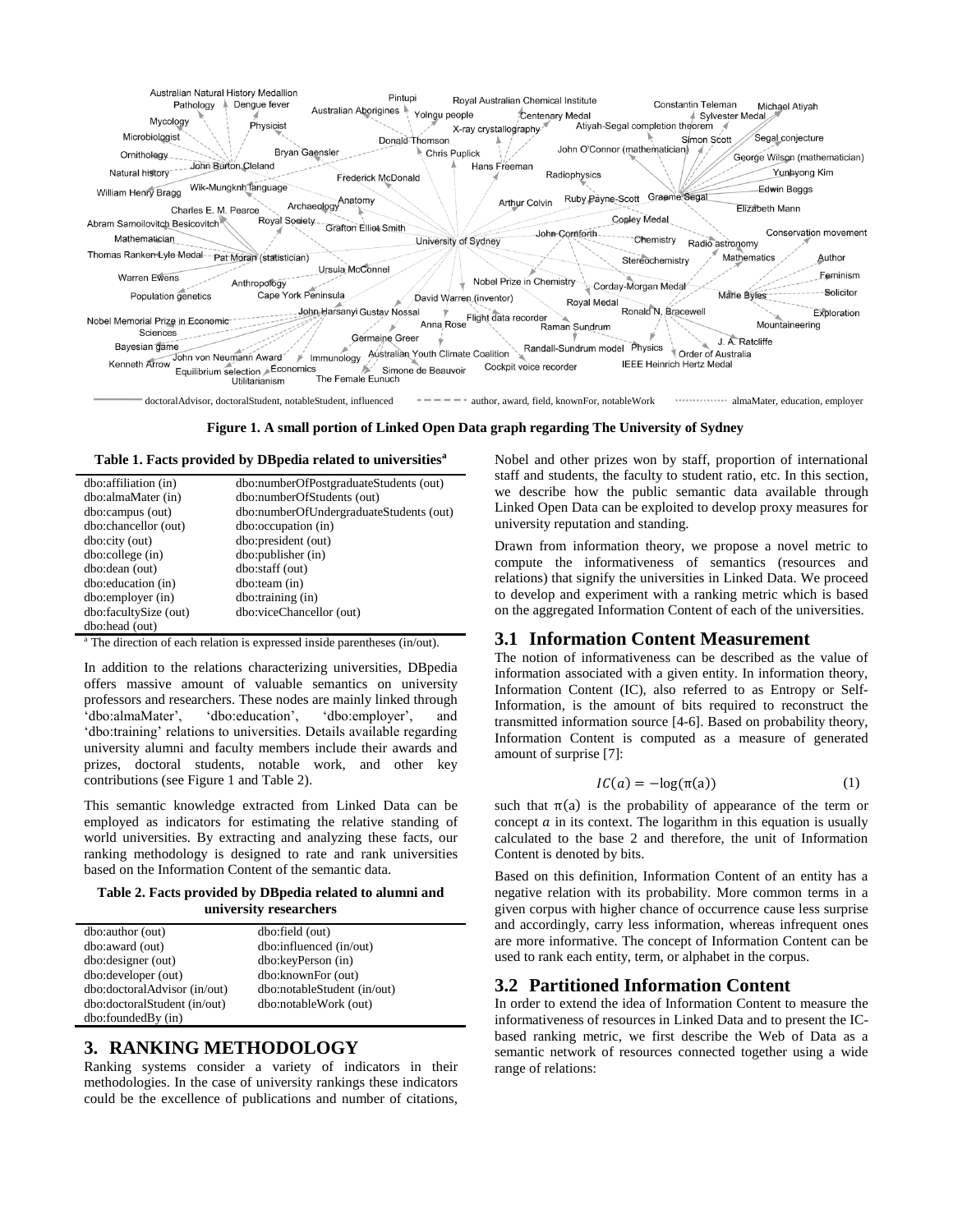*Definition 1 (Linked Data): Linked Data is a labeled directed graph (LD), defined as*  $\langle R, L \rangle$ *, where*  $R = \{r_1, r_2, ..., r_{|R|}\}$  *is the set of resources, and*  $L = \{l_1, l_2, ..., l_{|L|}\}$  *is the set of links, in which*  $l_i$ is the relation, defined as  $\langle r_1, l_i, r_2 \rangle$ , connecting resource  $r_1$  to *resource*  $r_2$ .

Based on this definition, each resource in the Linked Data graph can be described using its incoming and outgoing edges:

*Definition 2 (Resources in Linked Data): A resource such as*   $r \in R$  *in a Linked Data* (*LD*) *is defined as its features set*  $F_r$ *:* 

$$
F_r = \{ \forall (l_i, r_i, Out), l_i \in L, r_i \in R \mid \exists r_i \in R, \exists \langle r, l_i, r_i \rangle \in LD \} \tag{2}
$$
  

$$
\cup \{ \forall \langle l_i, r_i, In \rangle, l_i \in L, r_i \in R \mid \exists r_i \in R, \exists \langle r_i, l_i, r \rangle \in LD \}
$$

In this definition, the semantics of relations, including its type, target, and direction, are considered to represent the resource and its features. For instance, *(almaMater, University of Sydney, In)*, *(award, Nobel Memorial Prize in Economic Sciences, Out)*, and *(knownFor, Bayesian game, Out)* are some features of *John Harsanyi* in [Figure 1.](#page-1-1)

By drawing on the formal explanation of the Web of Data and the theoretic foundations of Information Content measurement, we present the Partitioned Information Content (PIC) to assess the informativeness of resources in Linked Data [\[8\]](#page-6-5):

*Definition 3 (Partitioned Information Content for Linked Data): Information Content of a resource*  $r \in R$  *in Linked Data, represented as its set of features*  $F_r = \{f_1, f_2, ..., f_{|F_r|}\}\$ , is defined *based on the amount of surprise evoked by its features:*

$$
PIC(F_r) = -\log(\pi(F_r))
$$
\n(3)

$$
= -\log\left(\pi(f_1)\,\pi(f_2)\cdots\pi(f_{|F_r|})\right) \tag{4}
$$

Thus, we have

$$
PIC(F_r) = \sum_{\forall f_i \in F_r} IC(f) \tag{5}
$$

where IC of each feature is calculated by their probability in Linked Data:

$$
IC_{\forall f_i \in F_r}(f_i) = -\log\left(\frac{\varphi(f_i)}{N}\right) \tag{6}
$$

such that  $\varphi(f_i)$  is the frequency (number of occurrence) of the feature  $a_i$  and N is the frequency of the most popular feature in a given Linked Dataset.

The PIC of a resource is computed based on the Information Content conveyed by its features. A key characteristic of the metric is that it places more emphasis on distinctiveness of the features rather that their popularity. Hence, resources with more unique and valuable features acquire more PIC and therefore, rank higher. This metric also automatically eliminates invaluable relations that carry less information than others. For instance, broad relations such as *(University of Sydney, is member of, Universities in Australia)* have less impact on the ranking than more specific ones such as *(University of Sydney, is member of, The Group of Eight)*.

# **3.3 PIC-Based Ranking Metric**

The informativeness of each resource is a measure of the quality of related semantics available in Linked Data. Informativeness measurement using the Partitioned Information Content-based metric (Equation [\(5\)\)](#page-2-0) can be used to rank resources. We devised the metric to adjust the influence of different relations on the ranking score by assigning weightings to each link:

<span id="page-2-1"></span>
$$
WPIC(F_r) = \sum_{\forall f_i \in F_r} w_i \, IC(f_i) \tag{7}
$$

It can also be extended to include further information in the ranking computation. Adjacent nodes linked to the main entities through an intermediate node can also be employed to express them:

$$
WPIC(F_r)_2 = \sum_{\forall f_i \in F_r} w_i \left[ IC(f_i) + \sum_{f_j \in F_{f_i}} w_j IC(f_j) \right] \quad (8)
$$

such that  $F_r$  is the directly connected features set and  $F_f$ , is the set of features linked to the resource r through  $f_i \in F_r$ .

It incorporates the PIC of distant neighbors into the ranking and adjusts their impact based on the types of links that connect them to the main resource. We can recursively extend Equation [\(8\)](#page-2-1) to obtain more features in deeper layers:

<span id="page-2-2"></span>
$$
WPIC(F_r)_k = WPIC(F_r) + \sum_{\forall f_i \in F_r} w_i \; WPIC(F_{f_i})_{k-1} \tag{9}
$$

$$
k > 1
$$

#### **4. EVALUATION**

Having described the ranking methodology and its theoretical basis, we present the evaluation of the proposed metric by comparing our results with existing university rankings.

#### **4.1 Experimental Context**

The main Linked Dataset employed in our experiments was DBpedia 3.8, released on August 2012. We downloaded its English dump files for a faster local processing. These datasets were loaded into a Java-based RDF store, Jena TDB<sup>4</sup>, and processed using Jena API<sup>5</sup>.

<span id="page-2-0"></span>We evaluated the accuracy of our Linked Data-based ranking approach according to its similarity with well-known world university ranking systems. We compared our list with the 2012- 13 rankings provided by Shanghai Jiao Tong University (SJTU)<sup>6</sup>, QS World University Rankings (QS)<sup>7</sup>, and Times Higher Education  $(THE)^8$ .

In order to achieve some degree of control and to avoid unforeseen errors and noise in the DBpedia dataset, we limited the number of relations to those that are closely related to the university performance. We also double-checked the rdf:type<sup>9</sup> of neighbors connected to the universities. For example, all nodes connected through 'dbo:almaMater' relation have to be a 'dbo:Person'. It guarantees that incorrect links do not influence the accuracy of results.

We employed Equation [\(9\),](#page-2-2) the weighted PIC-based metric, for up to two levels of depth. [Table 3](#page-3-0) lists the relations employed to perform the ranking as well as their relative weightings which

 $\overline{a}$ 

- 6 http://www.shanghairanking.com/
- 7 http://www.topuniversities.com/
- 8 http://www.timeshighereducation.co.uk/
- $9$  'rdf:' is the prefix for http://www.w3.org/1999/02/22-rdf-syntaxns#

<sup>4</sup> http://jena.apache.org/documentation/tdb/

<sup>5</sup> http://jena.apache.org/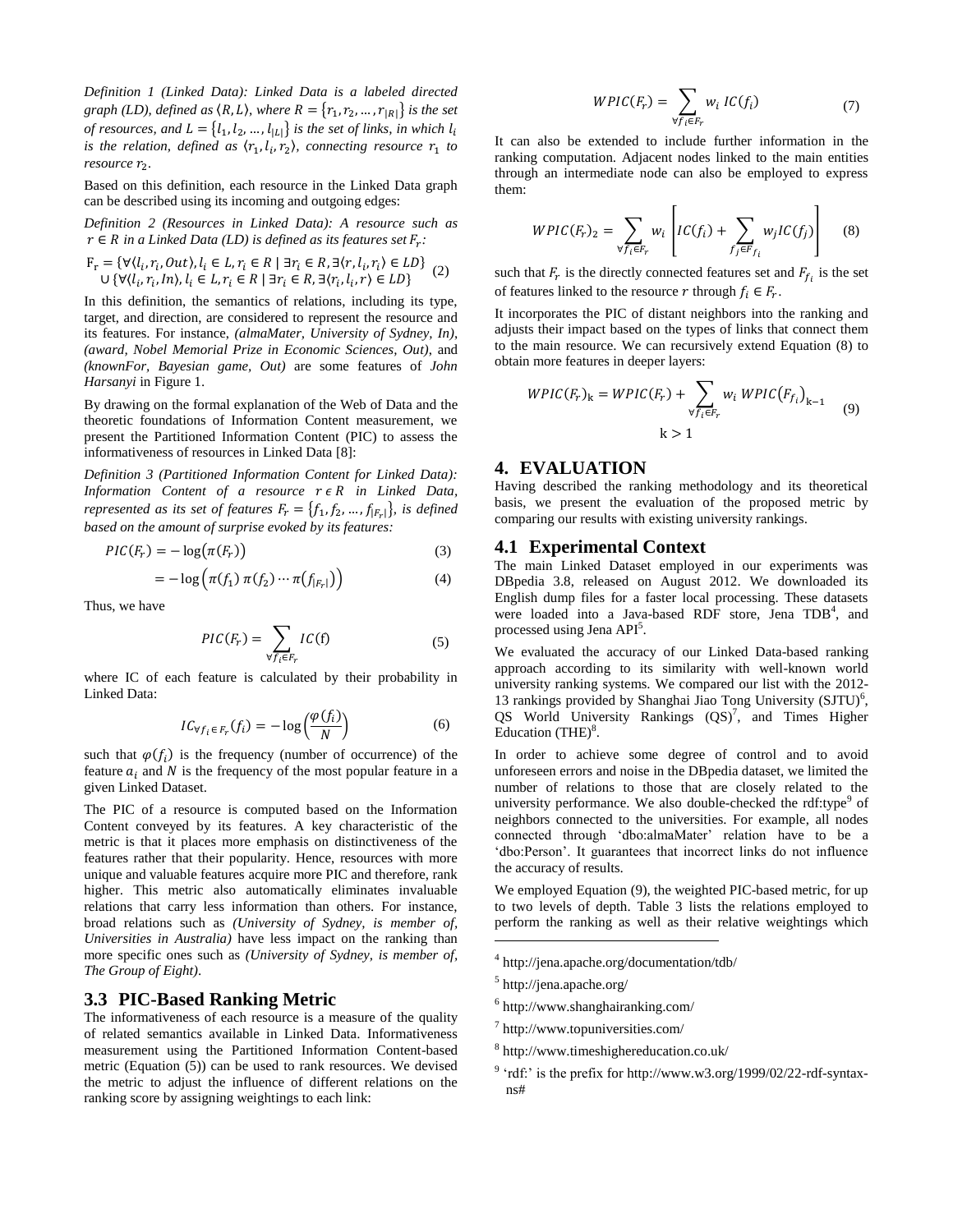were assigned by an expert who has served as a reviewer for THE and QS rankings.

In order to provide more insight into the effect of considering various types of relations in the ranking, we also evaluate a basic variation of PIC (Equation [\(5\)\)](#page-2-0) that only takes immediate neighbors into account and does not incorporate the weights into the ranking score. The PIC (Basic) metric considers all kinds of relations in the first level, without any restriction.

|  |  |  | Table 3. Employed relations and assigned weightings |
|--|--|--|-----------------------------------------------------|
|  |  |  |                                                     |

<span id="page-3-0"></span>

| University (First Depth) |                    |  |
|--------------------------|--------------------|--|
| dbo:almaMater            | dbo:president      |  |
| dbo:education            | dbo:chancellor     |  |
| dho:team                 | dbo:dean           |  |
| dbo:training             | dbo:viceChancellor |  |
| dbo:occupation           | dho:head           |  |
| dbo:employer             | dbo:publisher      |  |

#### *Person (Second Depth)*

| dho:award           |   | dbo:keyPerson       |  |
|---------------------|---|---------------------|--|
| dbo:knownFor        |   | dbo:foundedBy       |  |
| dbo:doctoralAdvisor |   | dbo:doctoralStudent |  |
| dho:influenced      |   | dbo:notableWork     |  |
| dbo:notableStudent  | C | dbo:designer        |  |
| dho:author          |   | dbo:developer       |  |
|                     |   |                     |  |

|  |  | <b>Publication (Second Depth)</b> |  |
|--|--|-----------------------------------|--|
|  |  |                                   |  |

| dho:editor | dbo:academicDiscipline | dbo:author |  |
|------------|------------------------|------------|--|
|            |                        |            |  |

## **4.2 Evaluation Metrics**

We conducted two experimental evaluations. In the first experiment, we matched universities in each individual ranking with their corresponding DBpedia URI by computing the Levenshtein distance [\[9\]](#page-6-6) of university names in the ranking lists and 'rdfs:label'<sup>10</sup> of universities in DBpedia. We then manually double-checked the results. Finally, the Pearson Correlation and the Spearman Rank Correlation coefficients were computed to identify the correspondence of aggregate scores computed by our Linked Data-based approach with the total scores provided by the other ranking systems.

The second experiment was carried out to measure the similarity between our ranked list of universities and other rankings. To obtain the list of universities, we retrieved the top 493 universities in the QS list. By adding missing universities from the top 100 items of other lists, we ended up with a list of 500 universities using which we performed the ranking. Finally, because ranking lists are non-conjoint, i.e. one item may be ranked in one list but not in the other, we exploited the non-conjoint ranking similarity metrics, namely Overlap (O) and Average Overlap (AO, also referred to as Average Accuracy), in order to measure the intersection of our ranked list of universities and the rankings provided by other organizations [\[10-12\]](#page-6-7):

*Overlap:*

 $\overline{a}$ 

$$
O(R_1, R_2)_k = \frac{|R_{1(k)} \cap R_{2(k)}|}{k} \tag{10}
$$

*Average Overlap:*

$$
AO(R_1, R_2)_k = \frac{1}{k} \sum_{i=1}^k \frac{|R_{1(k)} \cap R_{2(k)}|}{k}
$$
 (11)

 $10$  'rdfs:' is the prefix for http://www.w3.org/2000/01/rdf-schema#

where  $O(R_1, R_2)_k$  and  $AO(R_1, R_2)_k$  are the overlap and average overlap between top-k items of  $R_1$  and  $R_2$  lists. Unlike Overlap, Average Overlap is top-weighted, i.e. the top of the ranking is more important than the rest.

#### **4.3 Results**

[Table 4](#page-3-1) shows the main criteria and their contribution to the total ranking score. This includes the total Information Content engendered by adjacent nodes connected to the universities via these relations. We can see that 'dbo:education' and especially 'dbo:almaMater' are dominant relations that generate the most Information Content of each university. For the full list of top 100 global universities ranked based on Linked Open Data, refer to the Appendix 1.

<span id="page-3-1"></span>**Table 4. Top 5 universities and the PIC obtained by each relation**

|                | Harvard<br>University | Princeton<br>University | Massachusetts<br>$\begin{array}{l} \textit{Institute of} \\ \textit{Technology} \end{array}$ | Columbia<br>University | Stanford<br>University |
|----------------|-----------------------|-------------------------|----------------------------------------------------------------------------------------------|------------------------|------------------------|
| dbo:almaMater  | 114,387.1             | 68,121.6                | 65,404.4                                                                                     | 48,694.0               | 39,707.7               |
| dbo:education  | 9,745.1               | 2,535.4                 | 1,682.5                                                                                      | 10.484.6               | 4,652.5                |
| dbo:employer   | 917.8                 | 211.6                   | 238.7                                                                                        | 453.0                  | 446.7                  |
| dbo:occupation | 97.5                  | 60.9                    | 137.4                                                                                        | 839.8                  | 157.6                  |
| dbo:president  | 21.2                  |                         |                                                                                              |                        | 21.2                   |
| dbo:publisher  | 76.3                  | 159.4                   | 78.4                                                                                         | 58.2                   | 21.2                   |
| dbo:team       | 99.5                  | 175.8                   |                                                                                              | 55.8                   | 56.1                   |
| dbo:training   | 634.8                 | 41.3                    | 493.8                                                                                        | 2,078.2                | 863.5                  |
| Total          | 125,979.3             | 71,306.0                | 68,035.2                                                                                     | 62,663.6               | 45,926.4               |

[Table 5](#page-3-2) below compares the correlation between different ranking scores. The result shows a high correlation with others rankings. In terms of Pearson correlation coefficient, our ranking scores are closer to the Shanghai Jiao Tong ranking  $(0.848, p < 0.01)$ . The proposed metric also demonstrated high correlations with other lists, with more than 0.67 and 0.68 of correspondence with Time Higher Education and QS rankings, respectively. Based on Spearman rank correlation of nearly  $0.64$  ( $p < 0.01$ ), our LODbased approach also shows the strongest association with the QS ranking.

The improvements of PIC over PIC (Basic) are also significant both for Pearson Correlation and Spearman Rank Correlation. The highest increase can be seen in the Spearman Ranking Correlation with QS rankings, jumping from 0.44 to 0.64.

<span id="page-3-2"></span>**Table 5. The correlation between the LOD-based rankings and others**

|             | <b>Pearson Correlation</b> |            | <b>Spearman Rank Correlation</b> |       |
|-------------|----------------------------|------------|----------------------------------|-------|
|             | PIC (Basic)                | <b>PIC</b> | PIC (Basic)                      | PIC   |
| <b>SJTU</b> | 0.788                      | 0.848      | 0.515                            | 0.585 |
| OS          | 0.553                      | 0.680      | 0.439                            | 0.643 |
| <b>THE</b>  | 0.650                      | 0.672      | 0.552                            | 0.619 |

We also evaluated the similarity of our approach with the others by ranking 500 universities. [Figure 2](#page-4-0) illustrates that the degree of match between LOD-based ranks and others is higher for the top one hundred universities (50% intersection) and tends to diverge beyond that.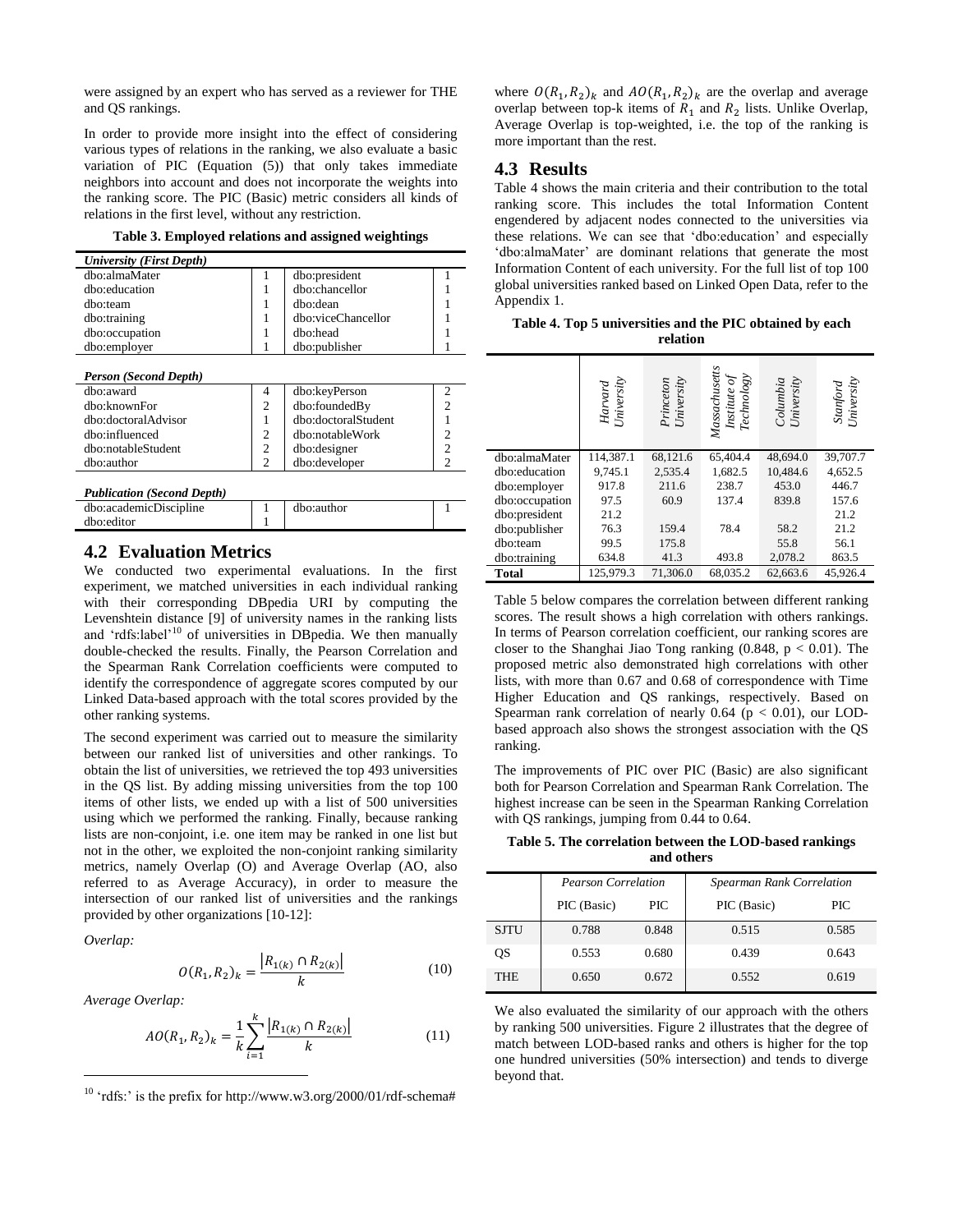

<span id="page-4-0"></span>**Figure 2. Intersection between LOD-based ranking and others**

To measure similarity, we computed the Overlap (O) and Average Overlap (AO) for the top 100 items in each list. It is observable from the results that the Average Overlap similarity between our rankings and others is more than 62% (see [Table 6\)](#page-4-1). These results again show higher similarity with the Shanghai Jiao Tong rankings (67%).

These results also show 5% to 12% increase in the overall similarity score of PIC against its basic version.

<span id="page-4-1"></span>**Table 6. The similarity between the LOD-based rankings and others**

|             | Overlap     |            | Average Overlap |            |
|-------------|-------------|------------|-----------------|------------|
|             | PIC (Basic) | <b>PIC</b> | PIC (Basic)     | <b>PIC</b> |
| <b>SJTU</b> | 0.610       | 0.660      | 0.616           | 0.669      |
| QS          | 0.510       | 0.560      | 0.511           | 0.628      |
| <b>THE</b>  | 0.600       | 0.660      | 0.573           | 0.638      |

In order to provide better understanding of the results, the Average Overlap similarity between all pairs of ranking systems were evaluated. [Table 7](#page-4-2) reveals that all the rankings, including ours, are 63% to 73% similar to each other in the list of top 100 universities.

<span id="page-4-2"></span>**Table 7. Pairwise Average Overlap similarity of rankings**

|             | $\overline{PIC}$ | <b>SJTU</b> | QS    | <b>THE</b> |
|-------------|------------------|-------------|-------|------------|
| <b>PIC</b>  |                  | 0.669       | 0.628 | 0.638      |
| <b>SJTU</b> | 0.669            |             | 0.627 | 0.728      |
| QS          | 0.628            | 0.627       |       | 0.721      |
| <b>THE</b>  | 0.638            | 0.728       | 0.721 |            |

We also computed the distribution of university-related semantic data across countries and continents (see [Figure 3\)](#page-4-3). The results show that although there are more European universities in the top 500 list, Information Content generated by universities in Americas is noticeably higher. It can be observed that the U.S. with more than 100 entries is not only the country with the highest number of high-ranked universities, its share of semantic content is disproportionately higher compared to other countries and even Europe, Asia, and Australasia. This can be viewed as a particular manifestation of digital divide.

#### **5. DISCUSSION**

As presented in the previous section, the results obtained by applying the proposed Linked Open Data-based method are comparable to other ranking systems, with the extra benefit of its low-cost data acquisition methodology.

It can be observed from [Table 7](#page-4-2) that the PIC-based ranking is closer to the Academic Ranking of World Universities provided by Shanghai Jiao Tong University. This can be explained by looking at the ranking methodologies employed in different systems. While SJTU adopts an approach based on objective data, others use a combination of objective and subjective indicators. The SJTU ranking aims to measure the quality of research and researchers by including Nobel Prizes, Fields Medal, publications, and citations. In contrast, QS gives a weighting of 40% to a survey conducted among academics around the world aiming to measure the academic reputation. Likewise, THE ranking methodology assigns up to 30% weighting on the quality of teaching and learning environment measured by several indicators, including a reputation survey. As we adopted what can be considered to be relatively objective indicators in the ranking methodology, the similarity of results to the Shanghai Jiao Tong University's rankings is not surprising.



<span id="page-4-3"></span>**Figure 3. Distribution of Information Content regarding top 500 universities across continents (a) and countries (b)**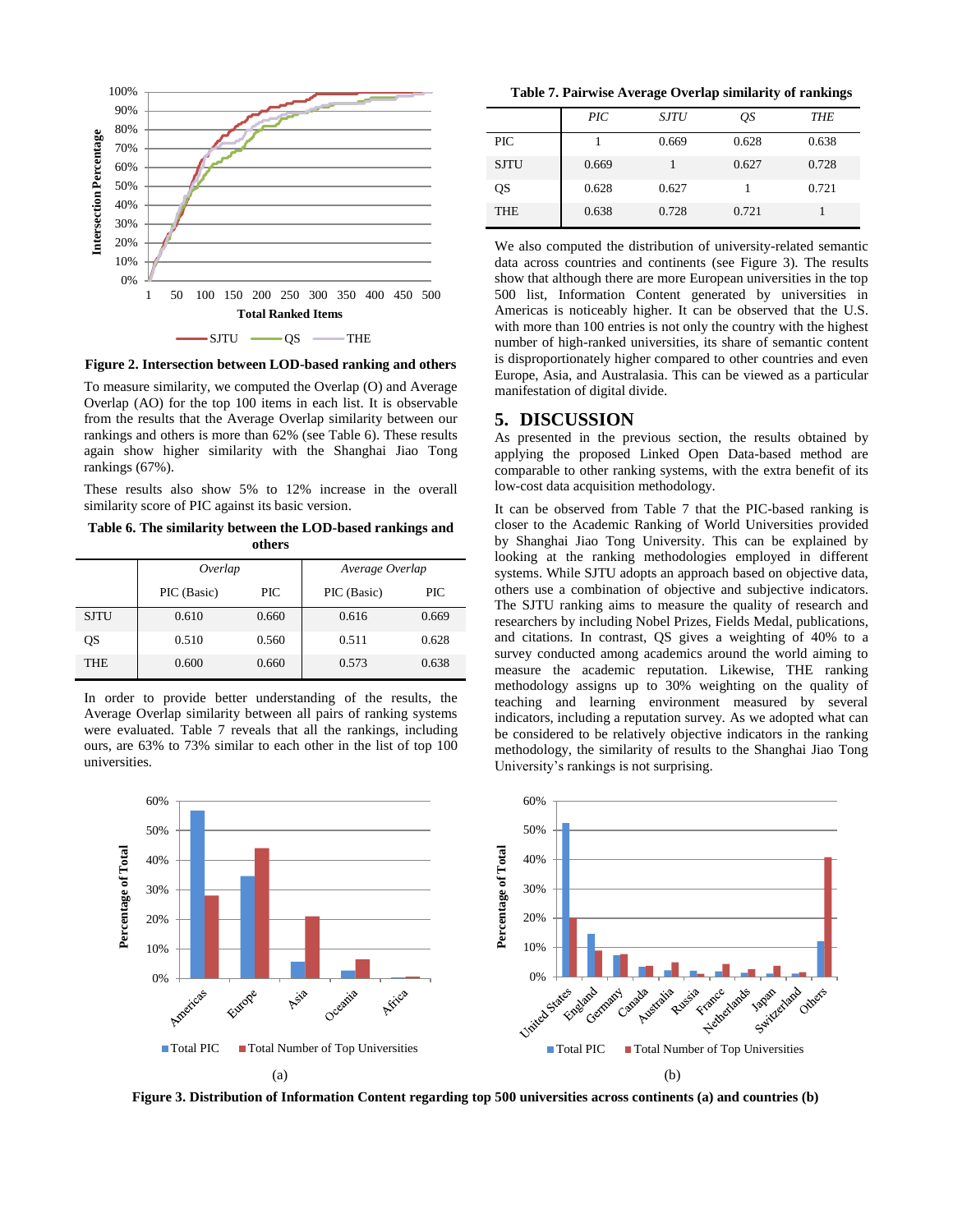The average of 8.5 percent difference between PIC (Basic) and PIC rankings indicates that at least eight universities that are not in the top 100 list of other systems appeared in the PIC (Basic) rankings. This difference becomes even more pronounced after that. This indicates that including additional details in deeper levels improves the overall accuracy of the metric. However, considering the fact that PIC (Basic) ranked universities without any restriction on or weights attached to link types and by including only the first level neighbors, its ranking performance with Average Overlap of 51 to 62 percent is encouraging.

It can also be seen that the ranking of the first one hundred universities are more than 60% similar across all the rankings. This suggests that having 60% to 70% Average Overlap with other rankings is reasonable for our metric. Moreover, our intention is not to have very similar results to others. Rather, this ranking is complement to other systems and can be used in conjunction with them, measuring the presence of universities on the Semantic Web.

Further experiments revealed that at least 52% of Information Content available in the Linked Open Data regarding top universities belong to American institutions. This reveals a significant divide between the visibility of world universities across various regions within the LOD. This may encourage them to keep track of their presence on the Web and routinely publish more valuable information on the World Wide Web. Academic institutions can have policies to contribute to Wikipedia and regularly publish articles about their scholars and their achievements.

### **6. PROBLEMS AND LIMITATIONS**

One of the limitations of this study is the lack of specific Linked Open Data related to universities and research conducted at academic institutions. Although online research publication repositories such as ACM, IEEE, and DBLP are available through Linked Open Data cloud<sup>11</sup>, publications are not fully described. For example, institution of the authors is not covered by the ontologies. Hence, it is not accurately possible to incorporate these datasets into the ranking procedure. Moreover, some data quality problems, such as low levels of completeness and consistency, have been observed in Linked Open Data. The key difficulty is that not all specifications of universities and details about researchers are published on and covered by the ontology of DBpedia (or Wikipedia).

Other data quality issues of Linked Open Data, such as duplicate and incorrect property-values as well as misspelling errors, have to be precisely controlled. Although the metric automatically eliminates redundant information to improve the ranking accuracy, further manual and semi-automatic processing are also required to reduce the noise.

Another problem with DBpedia arises when retrieving the list of universities. We could execute a simple query and have a list of more than 14,000 worldwide universities. However, many constituent colleges and schools are also expressed as university in DBpedia. For example, Harvard Business School which is a part of Harvard University is also described with the *(rdf:type, dbo:University)* relation. We tried to create a comprehensive list of all universities based on the *(rdf:type, yago:University<sup>12</sup>)*

 $\overline{a}$ 

relation but this does not cover several universities in the ranking lists. To resolve the problem, we used the limited QS ranking list of universities and found their matches in the DBpedia.

# **7. RELATED WORK**

Although extensive research has been carried out on the ranking problem in general and on the Web in particular, a few researchers have attempted to exploit Web content for ranking universities. The Webometric proposed by Aguillo et al. [\[1,](#page-6-0) [13\]](#page-6-8) provides ranking of universities based on four indicators including number of Web pages, rich files (pdf, ps, doc, etc.), external links, and articles on Google Scholar repository related to the university being ranked. In contrast, our method of ranking is based on the quality of semantics regarding the university researchers, graduates, and their publications. However, the authors found the same digital divide between American universities and European institutions on the Web. In Aguillo et al. [\[14\]](#page-6-9), they also discovered high similarities between various university ranking systems, especially for the top 100 list.

A number of ranking techniques have been proposed based on the link structure of networks, such as PageRank [\[15\]](#page-6-10), SimRank [\[16\]](#page-6-11), and HITS [\[17\]](#page-6-12). They are widely used for filtering results in search engines and ranking Web pages. The main drawback of applicability of these methods on Linked Open Data graph is that they do not take into account the semantics of the links, i.e. diverse types of links. In the World Wide Web structure, hyperlink is the only type of link connecting Web pages, while in Linked Data various kinds of links are used to express the relations between resources.

Several studies have attempted to incorporate the semantics of links into the ranking metric [\[18-23\]](#page-6-13). ObjectRank [\[18\]](#page-6-13) enabled ranking in directed labeled graphs by extending PageRank. Bamba and Mukherjea [\[19\]](#page-6-14) applied PageRank for organizing the results of Semantic Web queries. Franz et al. proposed the TripleRank algorithm [\[22\]](#page-6-15), which is a generalization of the HITS method in the context of Linked Data. It was evaluated for faceted browsing and filtering semantic relations for better Linked Data exploration experience. In addition to centrality-based features extracted using PageRank and HITS algorithms, a recent work by Dali et al. [\[24\]](#page-6-16) also contributed some statistics of RDF graph into the ranking method. By obtaining features such as number of subjects and objects as well as the diversity of incoming and outgoing relations reachable at different distances from the main node, their main aim was to rank results of RDF entity search. The main contribution of our metric is that it is completely based on the semantics of links and the statistical characteristics of Linked Data, whereas the importance of nodes in these approaches is computed according to the link structure of the Web of Data.

In Meymandpour and Davis [\[8\]](#page-6-5), the authors proposed the notion of informativeness measurement for Linked Data. They experimented with the metric in several applications, such as entity and property ranking as well as faceted browsing and Linked Data quality analysis. Another related work is a random walk model presented by Kasneci et al. [\[25\]](#page-6-17) for extracting the most informative sub-graphs in a labeled graph. Similar to the feature frequency used in Meymandpour and Davis [\[8\]](#page-6-5), in this approach, the rank score of nodes is computed using frequencybased edge weights.

# **8. CONCLUSION AND FUTURE WORK**

We have presented an innovative ranking metric that takes into account the informativeness of entities on the Web of Data. By computing the quality of facts available publicly in Linked Open

<sup>11</sup> See http://lod-cloud.net/

<sup>12</sup> The URI is http://dbpedia.org/class/yago/University108286163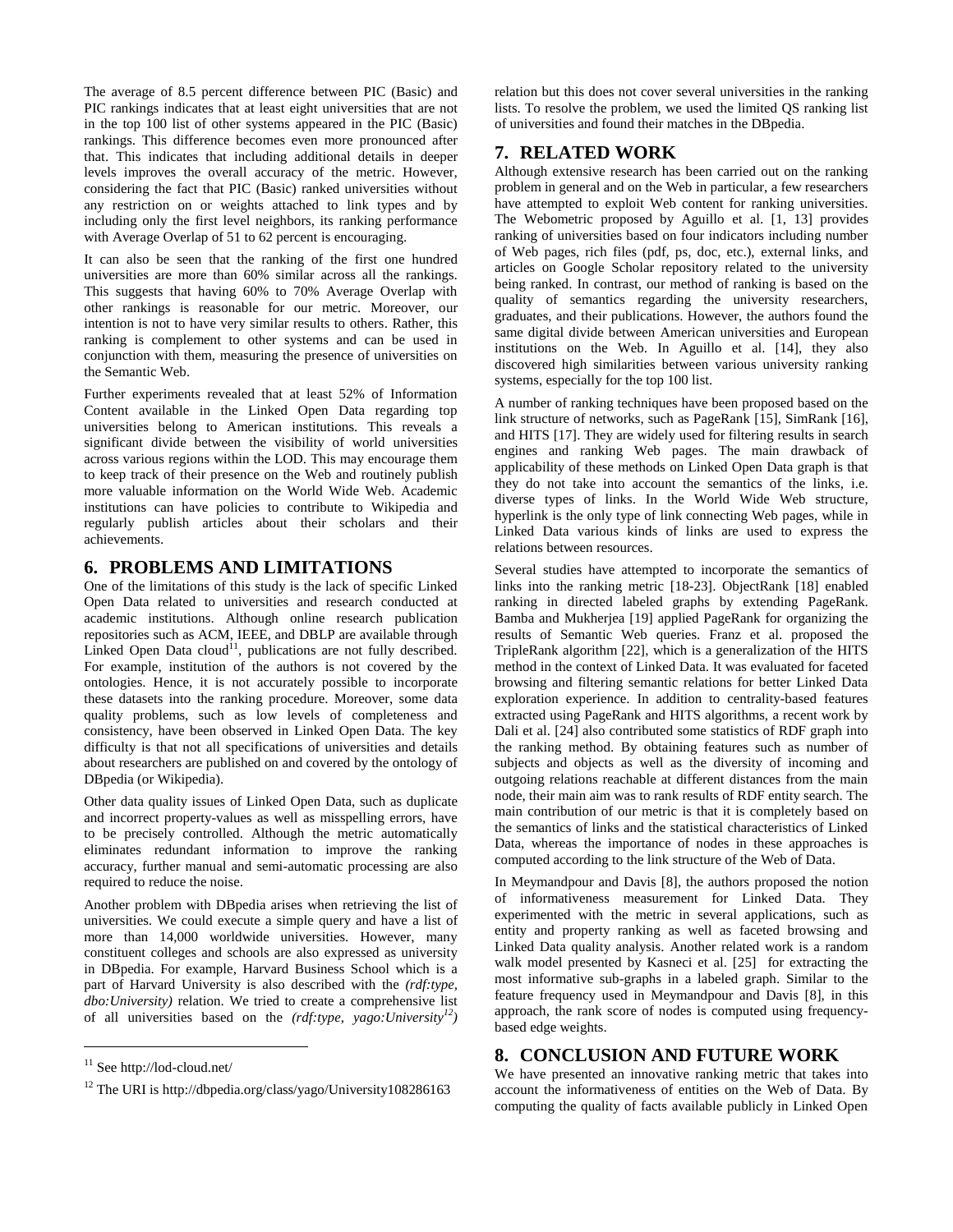Data, we measured the relative footprint of world universities on the Web. It can also be modified and applied in other domains and in a variety of Linked Data-based applications, such as information filtering, data visualization, multi-faceted browsing, and semantic navigation.

We highlight the need for a Linked Open Data providing university- and research-related semantics. As a structured and reliable source of semantic data, it can offer significant benefits for a low-cost and accurate performance analysis of global universities. The method proposed in this paper can result in more accurate rankings with such a resource. It provides academic institutions with a useful representation of the relative quality of their footprint on the World Wide Web.

As a part of our future work, we will focus more on the accuracy of the ranking by capturing more semantics from LOD cloud and by eliminating any trace of redundancy. A panel of academicians will be asked to give weightings to the indicators and the main metric will be evaluated against its variations to examine the impact of varying weights and considering diverse kinds of semantics on the final result. We will also keep updating and releasing the rankings on an annual basis $13$ .

#### **9. ACKNOWLEDGMENTS**

We thank the three anonymous reviewers for their helpful comments and suggestions.

## **10. REFERENCES**

- <span id="page-6-0"></span>[1] Aguillo, I. F., Ortega, J. L. and Fernández, M. 2008. Webometric Ranking of World Universities: Introduction, Methodology, and Future Developments. *Higher Education in Europe*, 33, 233-244. Routledge.
- <span id="page-6-1"></span>[2] Bizer, C., Heath, T. and Berners-Lee, T. 2009. Linked Data - The Story So Far. *International Journal on Semantic Web and Information Systems*, 5, 3 (2009), 1-22.
- <span id="page-6-2"></span>[3] Auer, S., Bizer, C., Kobilarov, G., Lehmann, J., Cyganiak, R. and Ives, Z. 2007. DBpedia: A Nucleus for a Web of Open Data. *The Semantic Web*, 4825, 722-735. Springer Berlin / Heidelberg.
- <span id="page-6-3"></span>[4] Gray, R. M. 2009. *Entropy and Information Theory*. Springer-Verlag, New York.
- [5] Edwards, S. 2008. Elements of information theory, 2nd edition. *Information Processing & Management*, 44, 1 (Jan 2008), 400-401.
- [6] Shannon, C. E. 1948. A Mathematical Theory of Communication. *Bell System Technical Journal*, 27(1948), 379–423, 623–656.
- <span id="page-6-4"></span>[7] Ross, S. M. 2002. *A First Course in Probability*. Prentice Hall.
- <span id="page-6-5"></span>[8] Meymandpour, R. and Davis, J. G. 2013. Linked Data Informativeness. *Web Technologies and Applications*, 7808, 629-637. Springer Berlin Heidelberg.
- <span id="page-6-6"></span>[9] Levenshtein, V. 1966. Binary codes capable of correcting deletions, insertions, and reversals. *Soviet Physics Doklady*, 10, 8 (1966), 707-710.
- <span id="page-6-7"></span>[10] Fagin, R., Kumar, R. and Sivakumar, D. 2003. Comparing top k lists. In *Proceedings of the Proceedings of the fourteenth annual ACM-SIAM symposium on Discrete algorithms* (Baltimore, Maryland, 2003). Society for Industrial and Applied Mathematics.

 $\overline{a}$ 

- [11] Wu, S. and Crestani, F. 2003. Methods for ranking information retrieval systems without relevance judgments. In *Proceedings of the 2003 ACM symposium on Applied computing* (Melbourne, Florida, 2003). ACM.
- [12] Webber, W., Moffat, A. and Zobel, J. 2010. A similarity measure for indefinite rankings. *ACM Trans. Inf. Syst.*, 28, 4 (2010), 1-38.
- <span id="page-6-8"></span>[13] Aguillo, I., Ortega, J., Fernández, M. and Utrilla, A. 2010. Indicators for a webometric ranking of open access repositories. *Scientometrics*, 82, 3 (2010/03/01 2010), 477- 486.
- <span id="page-6-9"></span>[14] Aguillo, I., Bar-Ilan, J., Levene, M. and Ortega, J. 2010. Comparing university rankings. *Scientometrics*, 85, 1 (2010/10/01 2010), 243-256.
- <span id="page-6-10"></span>[15] Brin, S. and Page, L. 1998. The anatomy of a large-scale hypertextual Web search engine. In *Proceedings of the seventh international conference on World Wide Web 7* (Brisbane, Australia, 1998). Elsevier Science Publishers B. V.
- <span id="page-6-11"></span>[16] Jeh, G. and Widom, J. 2002. SimRank: a measure of structural-context similarity. In *Proceedings of the Proceedings of the eighth ACM SIGKDD international conference on Knowledge discovery and data mining* (Edmonton, Alberta, Canada, 2002). ACM.
- <span id="page-6-12"></span>[17] Kleinberg, J. M. 1999. Authoritative sources in a hyperlinked environment. *J. ACM*, 46, 5 (1999), 604-632.
- <span id="page-6-13"></span>[18] Balmin, A., Hristidis, V. and Papakonstantinou, Y. 2004. Objectrank: authority-based keyword search in databases. In *Proceedings of the Thirtieth international conference on Very large data bases - Volume 30* (Toronto, Canada, 2004). VLDB Endowment.
- <span id="page-6-14"></span>[19] Bamba, B. and Mukherjea, S. 2005. Utilizing Resource Importance for Ranking Semantic Web Query Results. *Semantic Web and Databases*, 3372, 185-198. Springer Berlin / Heidelberg.
- [20] Ding, L., Pan, R., Finin, T., Joshi, A., Peng, Y. and Kolari, P. 2005. Finding and Ranking Knowledge on the Semantic Web. *The Semantic Web – ISWC 2005*, 3729, 156-170. Springer Berlin / Heidelberg.
- [21] Hogan, A., Harth, A. and Decker, S. 2006. ReConRank: A Scalable Ranking Method for Semantic Web Data with Context. In *Proceedings of the Second International Workshop on Scalable Semantic Web Knowledge Base Systems (SSWS 2006), in conjunction with International Semantic Web Conference (ISWC 2006)* (2006).
- <span id="page-6-15"></span>[22] Franz, T., Schultz, A., Sizov, S. and Staab, S. 2009. TripleRank: Ranking Semantic Web Data by Tensor Decomposition. *The Semantic Web - ISWC 2009*, 5823, 213- 228. Springer Berlin / Heidelberg.
- [23] Delbru, R., Toupikov, N., Catasta, M., Tummarello, G. and Decker, S. 2010. Hierarchical Link Analysis for Ranking Web Data. *The Semantic Web: Research and Applications*, 6089, 225-239. Springer Berlin / Heidelberg.
- <span id="page-6-16"></span>[24] Dali, L., Fortuna, B., Duc, T. T. and Mladenić, D. 2012. Query-Independent learning to rank for RDF entity search. In *Proceedings of the 9th international conference on The Semantic Web: research and applications* (Heraklion, Crete, Greece, 2012). Springer-Verlag.
- <span id="page-6-17"></span>[25] Kasneci, G., Elbassuoni, S. and Weikum, G. 2009. MING: mining informative entity relationship subgraphs. In *Proceedings of the 18th ACM conference on Information and knowledge management* (Hong Kong, China, 2009). ACM.

<sup>&</sup>lt;sup>13</sup> Rankings are available on

http://sydney.edu.au/engineering/it/~rouzbeh/university-rankings/